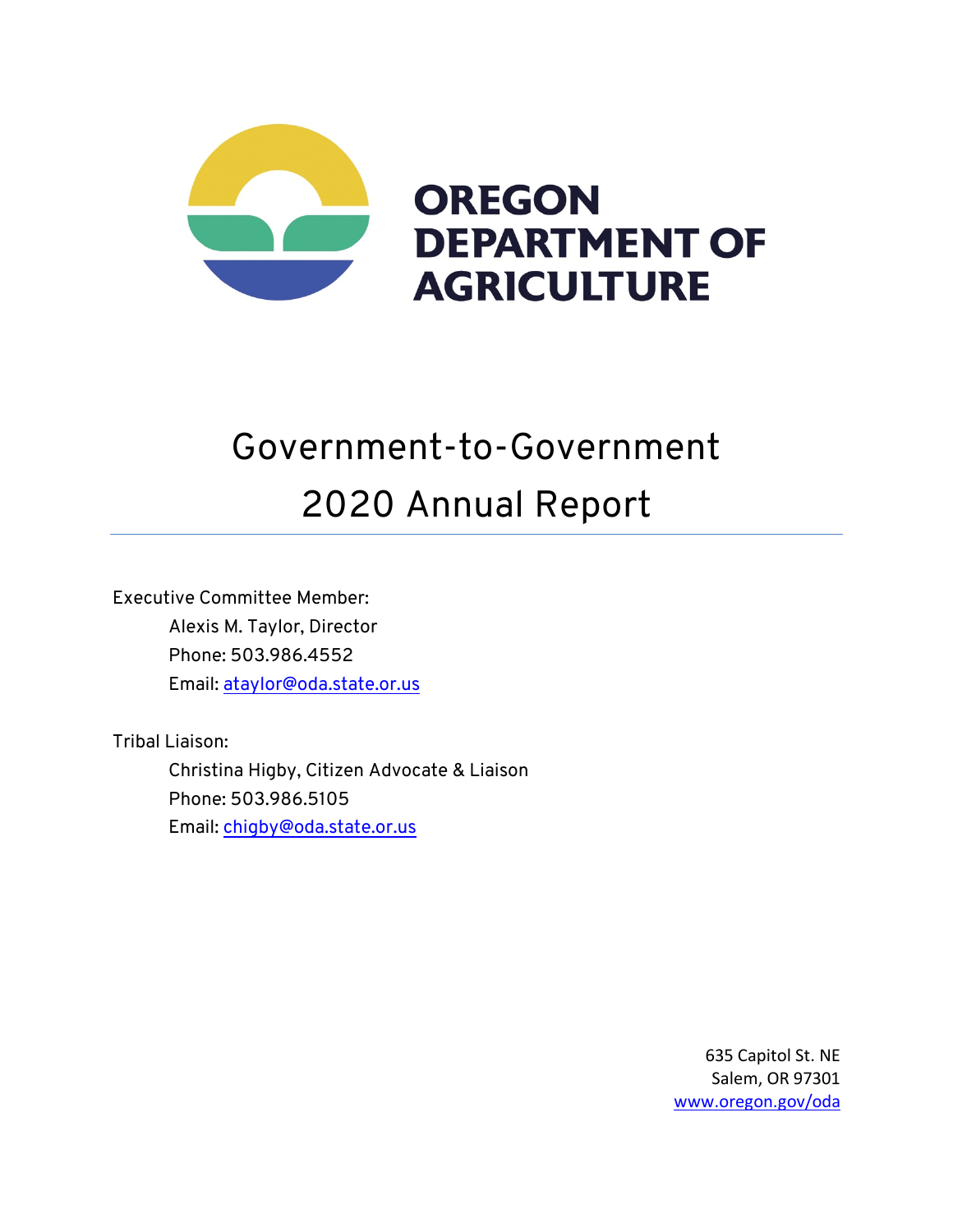## **Mission**

Ensure healthy natural resources, environment, and economy for Oregonians now and in the future through inspection and certification, regulation, and promotion of agriculture and food.

## **Vision**

The Oregon Department of Agriculture remains able to serve the changing needs of Oregon's diverse agricultural and food sectors to maintain and enhance a healthy natural resource base and strong economy in rural and urban communities across the state.

## **Core values**

#### We value…

- Honesty, integrity, and fairness
- Diversity, equity, and inclusion
- Respect for people and property
- Practical collaborative approaches to problem solving
- Science-based approaches: technical and professional competence

The Oregon Department of Agriculture (ODA) recognizes the value of Oregon's Tribal contributions to agriculture and the rich heritage they bring to all Oregonians. It is important that Tribal interests are reviewed and considered in the ODA policy development process. To ensure Tribal input and communication, ODA will:

- Appoint agency representative(s) who will maintain Tribal relationships and be responsible for ensuring Tribal input with the planning, development, and implementation of programs that directly affect Tribes.
- Appoint agency representative(s) who will participate as a member of the State Agency-Tribal Natural Resources Working Group and Cultural Resource Cluster, while promoting positive communication between Tribes and the agency program areas that may affect Tribes.
- Review government-to-government policy at agency staff meetings to ensure that agency personnel are familiar with and understand ODA's policy regarding Tribal relationships.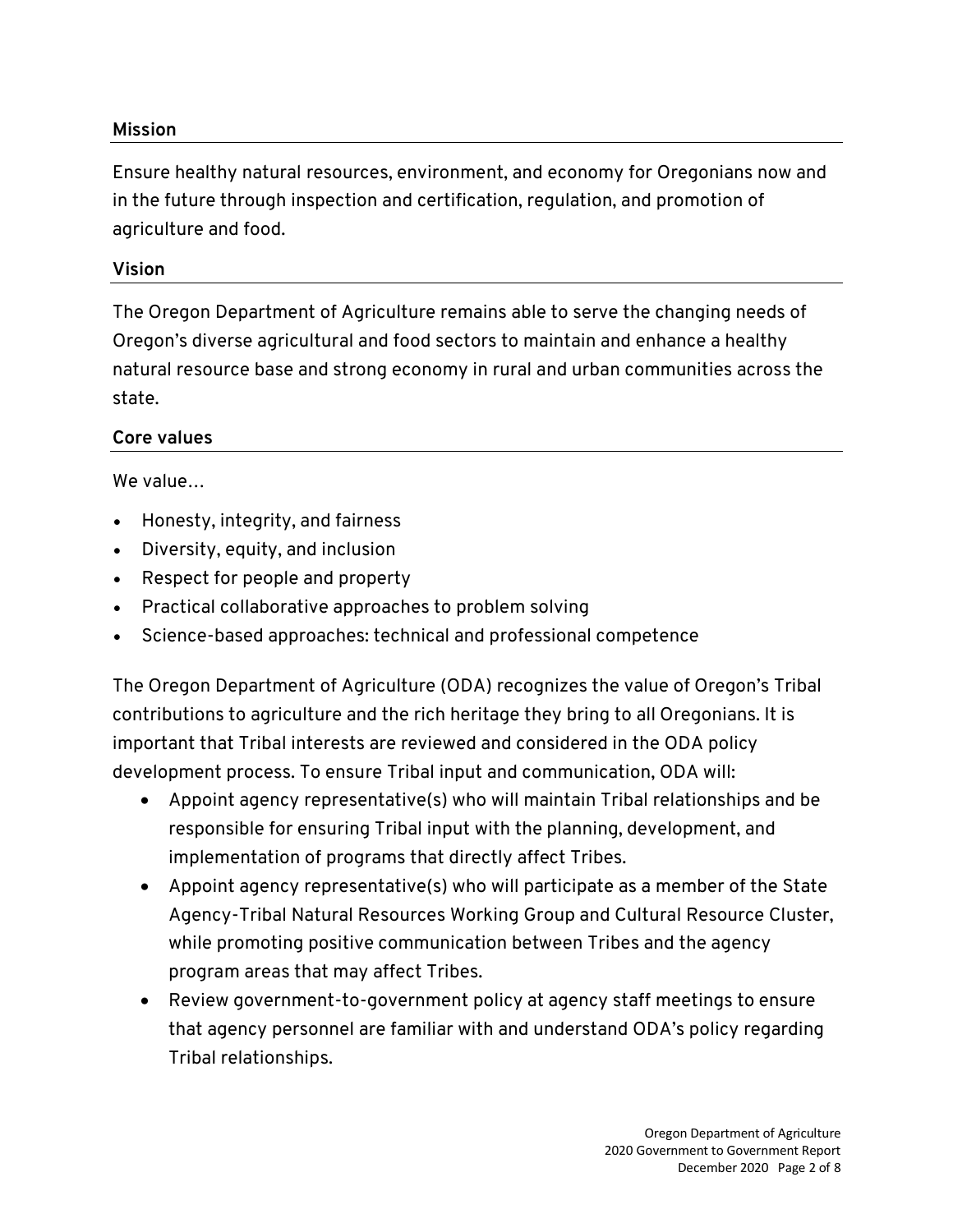• Enter into agreements with Tribes, when applicable, in the development and implementation of policies and programs that affect Tribes.

Per ORS 182.166(3), below is a summary of the government-to-government interactions with Oregon's nine federally recognized tribes by program area in 2020.

## **Administration**

Administration includes the Directors', Information, and Administrative Services Offices, which are all integral to the successful operation of the ODA. The Directors' Office provides direction and management to all ODA programs and associated activities. This office also works with the State Board of Agriculture and many other entities/individuals to support the mission and goals of the ODA.

ODA's Tribal Liaison represented ODA at both the Cultural Resource Cluster (CRC) and the Natural Resource Workgroup (NRWG) meetings. At the meetings, the Tribal Liaison shared relevant agency information with tribal governments and arranged presentations on agency programs as requested by Tribal partners. Following the meeting, the Tribal Liaison prepared highlights of the meetings that was shared with ODA's Executive Team.

The Tribal Liaison worked with Oregon's Secretary of State Office to assist Oregon State University Extension Services – Warm Springs, Growing Tribal Farms Program in providing tribal members with agency specific resources and offer guidance to support small business located on the Confederated Tribes of the Warm Springs Reservation of Oregon.

In March, ODA's Cannabis Policy Coordinator provided an overview of cannabis (hemp & marijuana) and ODA's role at the Cultural Resources Cluster meeting held in Corvallis.

ODA forwarded a funding opportunity by the United States Department of Agriculture (USDA) titled "Community Prosperity Funding Opportunity" to tribal representatives. Another funding opportunity was forwarded from USDA Centers for Community Prosperity Outreach Grant.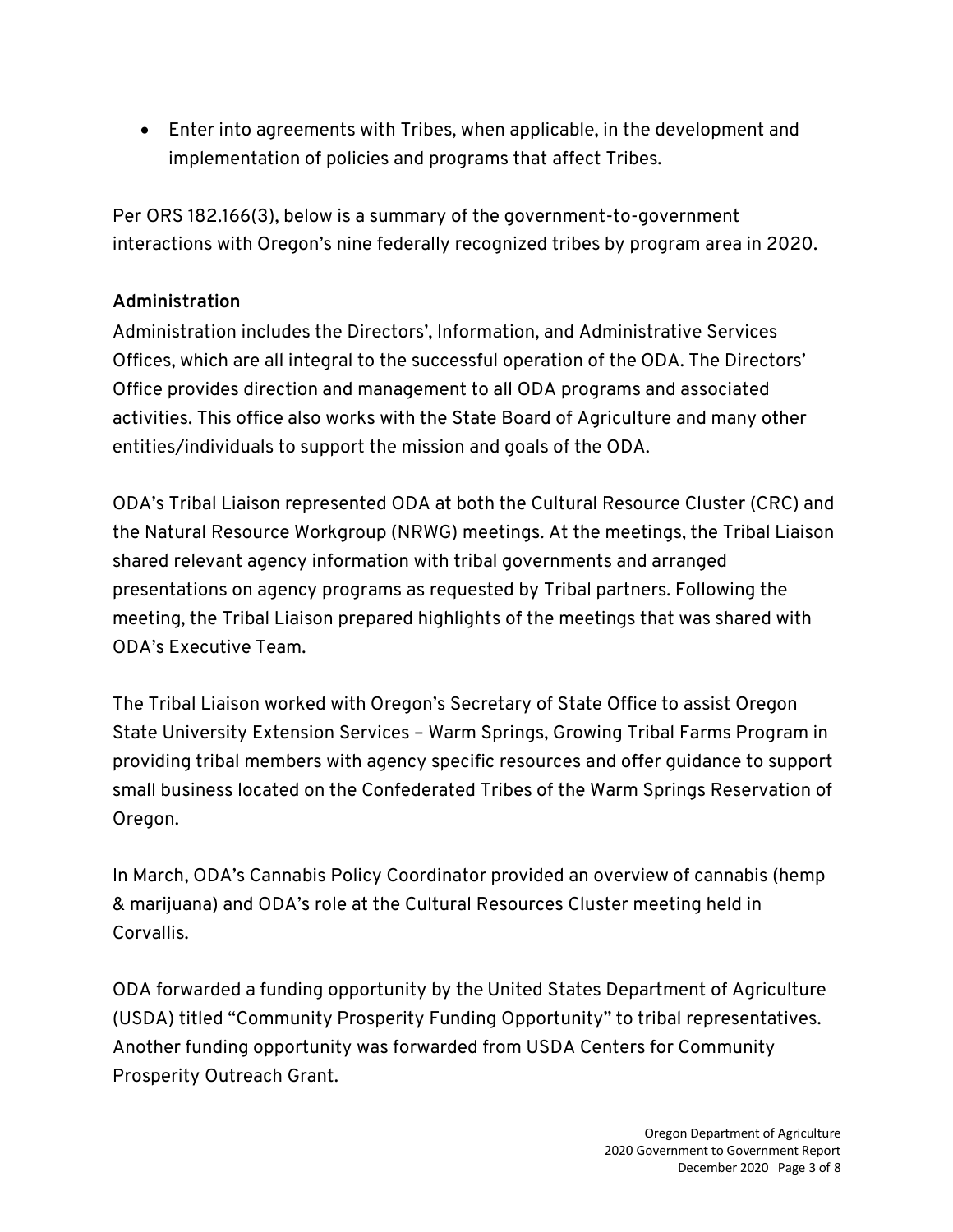In July, ODA submitted an informational letter and offer of consultation on a proposed Confined Animal Feeding Operations (CAFO) near Boardman, Oregon to the Confederated Tribes of the Umatilla Indian Reservation, the Confederated Tribes of the Warm Springs Reservation of Oregon, and the Burns Pauite Tribe.

ODA invited tribal representatives to participate on the advisory committee on in-state meat processing in July.

ODA submitted the final EO 17-12 Inventory Report in September 2020.

A representative from the Columbia River Inter-Tribal Fish Commission was part of a panel presentation at ODA's Virtual All Staff Meeting held in August. The purpose was to describe the work that the Commission does to support Tribal fishermen.

The ODA's Director and Tribal Liaison are scheduled to represent the agency at the December 2020 Virtual Tribal-State Government-to-Government Annual Summit.

# **Internal Service & Consumer Protection Programs**

The Internal Service & Consumer Protection Programs include Weights and Measures, Motor Fuel Quality, Wolf Compensation, Egg-Laying Hen Cage Program, and ODA's regulatory laboratory. These programs provide consumer protection and fair competition among businesses while facilitating interstate commerce and international trade by ensuring the accuracy and uniformity of Oregon's Commercial Weighing System and the quality of motor fuels sold in Oregon.

Although measurement devices on tribal lands are not subject to state weights and measures laws, Oregon Tribes and some Tribal members have requested that the Weights and Measures program license and test their equipment.

In 2020, ODA licensed and inspected devices at the following locations:

- Confederated Tribes of the Umatilla Indian Reservation fish market, Cascade Locks
- Cow Creek Band of Umpqua Tribe of Indians (multiple devices, multiple locations)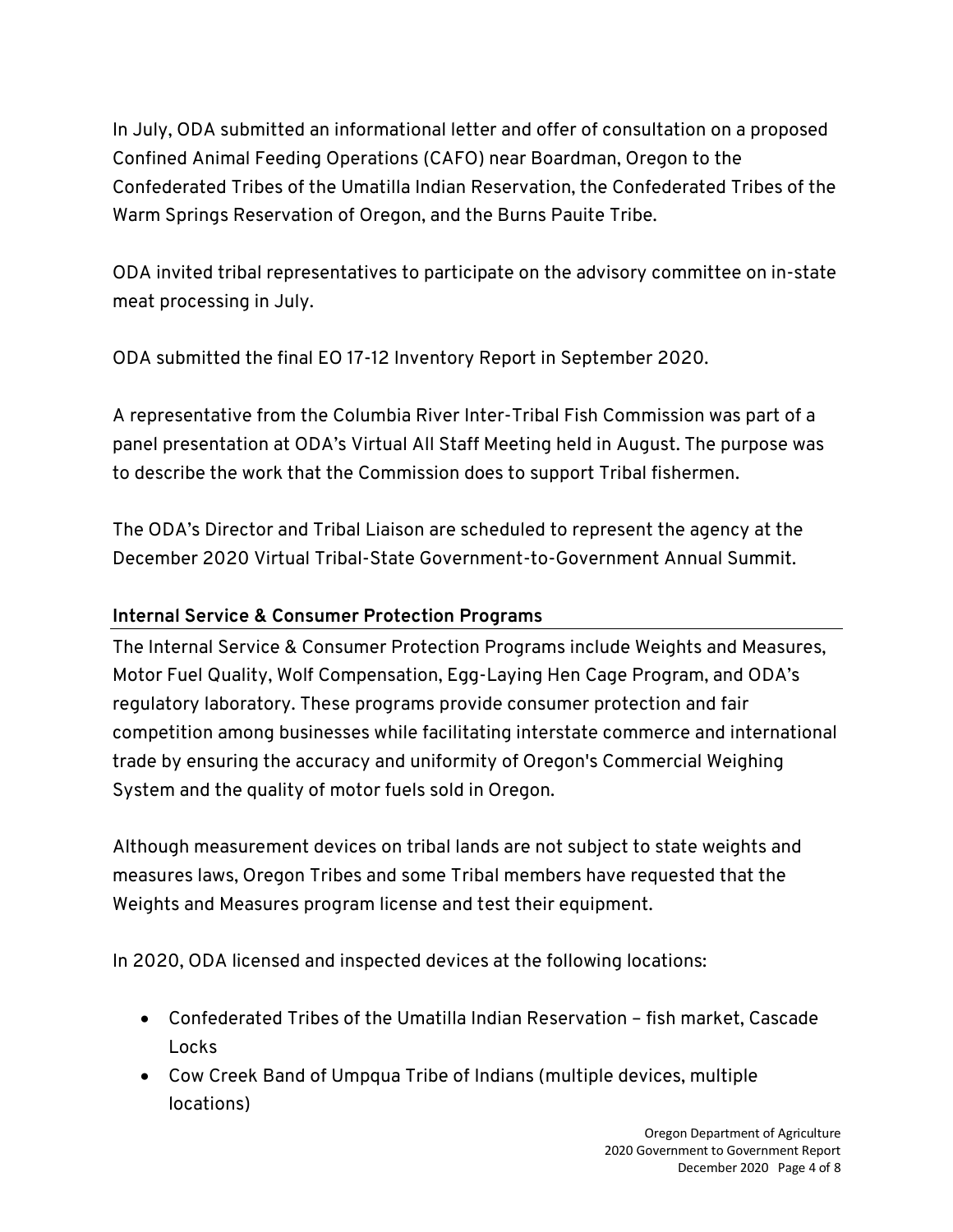## **Natural Resources Programs**

Natural Resource Programs include Agricultural Water Quality, Soil and Water Conservation Districts (SWCD), Confined Animal Feeding Operations (CAFO), Land Use, Fertilizer, Pesticide Compliance Monitoring, Pesticide Licensing and Certification, Pesticide Product Registration, Pesticide Stewardship Partnership, and the Pesticide Analytical and Response Center.

The Confined Animal Feeding Operation (CAFO) program continued to update tribal partners, particularly the Confederated Tribes of Umatilla Indian Reservation (CTUIR) around the proposed CAFO near Boardman, Oregon as it goes through the public process.

A regional Livestock Water Quality Specialist (LWQS) from the CAFO Program continued work with the Cow Creek Band of Umpqua Tribe of Indians with their CAFO permit.

The CAFO Program shared an opportunity for tribal partners to participate in the 2020 EPA Region 10 CAFO roundtable virtual meeting scheduled for December.

A representative of the Confederated Tribes of the Umatilla Indian Reservation continues to serve on the Pesticide Stewardship Partnership Advisory Committee. The committee worked with ODA and other agencies to develop a strategic plan for the program and reviewed how the program is working in the watersheds where monitoring, outreach, and education are occurring.

ODA's Tribal Liaison continued to work with Agriculture Water Quality Specialists (AWQS) to reach out to, and encourage Tribal participation on Local Advisory Committees (LAC) that review Agricultural Water Quality Management Area Plans, Rules, and Program Implementation. In 2020 ODA reached out to the Confederated Tribes of Grand Ronde, the Confederated Tribes of Coos, Lower Umpqua & Siuslaw Indians, the Coquille Indian Tribe, and the Confederated Tribes of Siletz Indians. A staff member from the Confederated Tribes of Coos, Lower Umpqua & Siuslaw Indians has joined the Coos-Coquille Ag Water Quality Management Area LAC. AWQS will continue to reach out to tribes throughout the state as vacancies on the LACs become available.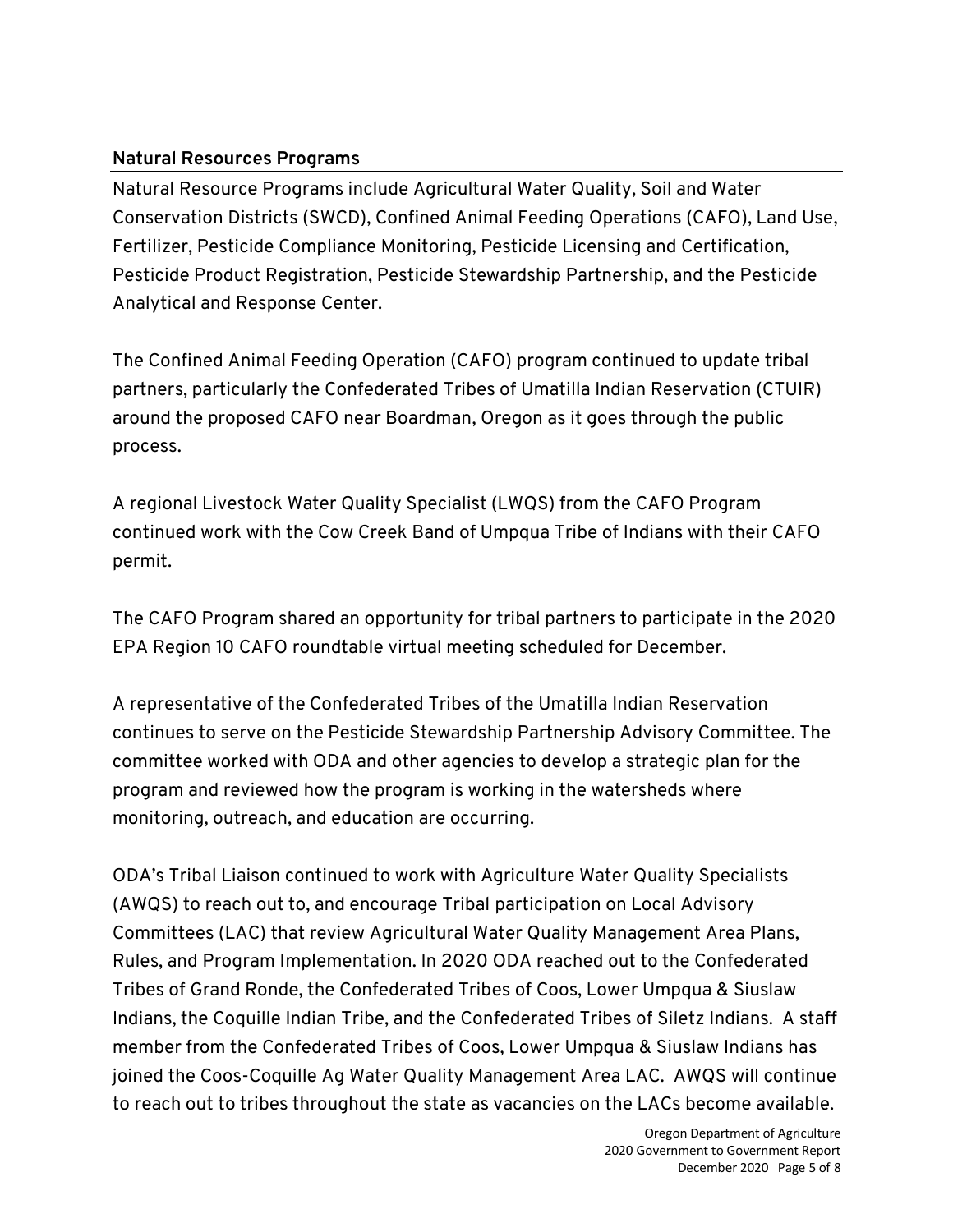AWQS continues to work with multiple partners, including the Klamath Tribe to address water quality concerns from agricultural activities adjacent to Klamath Lake. The Klamath Tribe Research Station staff have been participating as part of a technical team to evaluate water quality data around the lake, develop projects with local landowners, and seek implementation funding.

Tribal Liaison forwarded a webinar on "Safe and Proper use of Disinfectants & Household Cleaners" to NRWG and CRC Tribal representatives.

ODA provided updates to NRWG and CRC Tribal representatives and sought guidance on the best way to communicate on the proposed rulemaking for the HB 2437 (2019) related to the Agricultural Drainage Channel Maintenance Program. ODA staff heard back from four (4) Tribal representatives, with three (3) accepting invitations to meet and discuss the rules, ODA's authority and explore ways we can address cultural resource concerns. ODA Agricultural Drainage Channel Maintenance Program staff held separate virtual meetings with Tribal representatives from the Coquille Indian Tribe, the Cow Creek Band of Umpqua Tribe of Indians, and the Confederated Tribes of the Umatilla Indian Reservation. Staff from the Oregon Department of Fish and Wildlife (ODFW) participated in one of the meetings. Based on the conversation, ODA has added information on the Agricultural Drainage Channel Maintenance Program website describing legal responsibilities around Tribal cultural resources. ODA will continue to provide updates to the NRWG and CRC Tribal representatives as it navigates through the implementation phase.

ODA provided information to NRWG and CRC Tribal representatives on the rulemaking surrounding the insecticide chlorpyrifos.

## **Plant Protection and Conservation Programs**

ODA Plant Protection and Conservation Programs includes Insect Pest Prevention and Management (IPPM), Native Plant Conservation, Noxious Weed Control, and Nursery and Christmas Trees. These programs protect Oregon's agricultural industries and the natural environment from harmful plant pests, diseases, and noxious weeds; enhance the value and marketability of exported nursery stock, Christmas trees, seeds, and other agricultural products; and conserve threatened and endangered plants.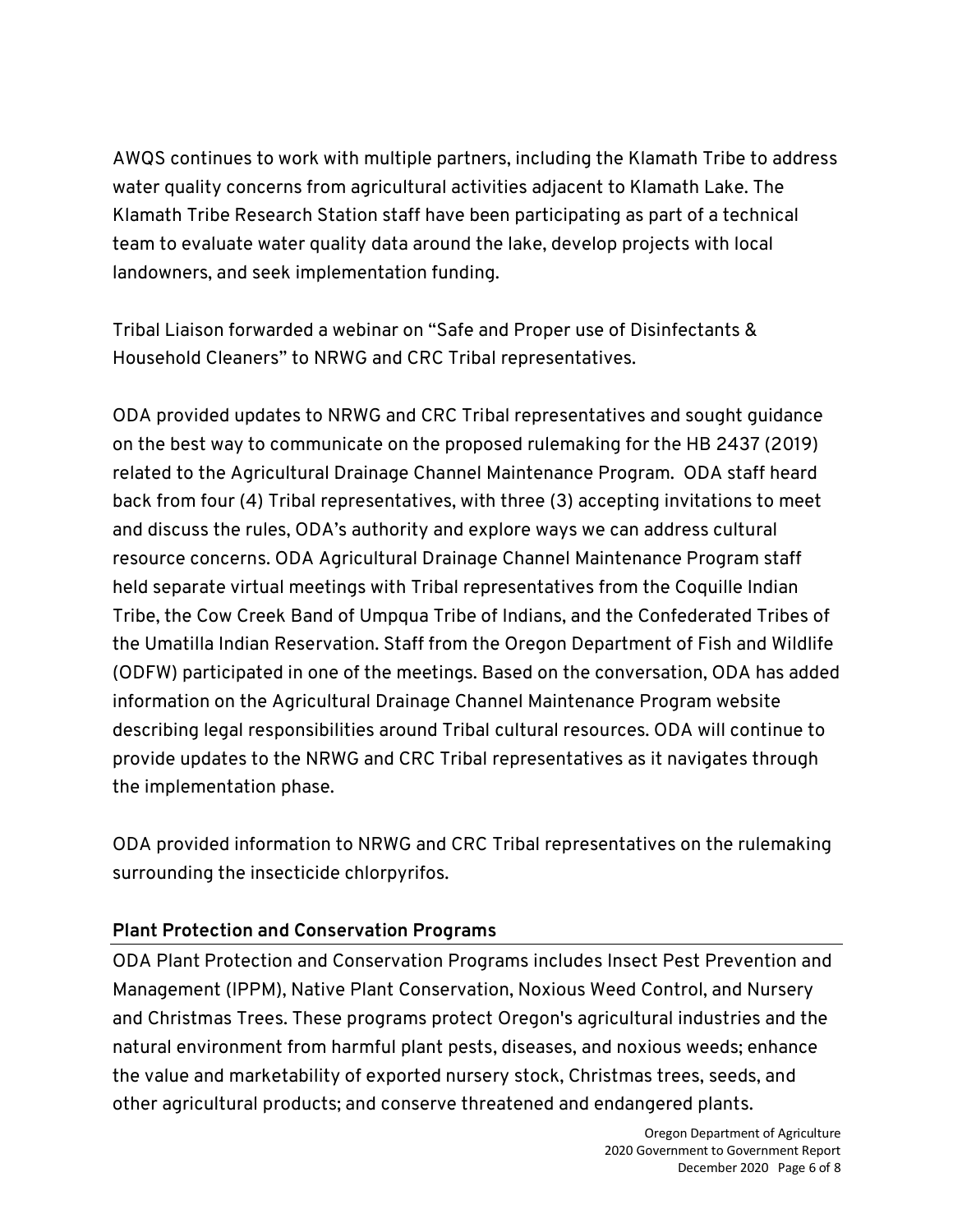In March, ODA's Biological Control Entomologist provided an overview of biocontrol work, specifically gorse thrips, in the State of Oregon and ODA's role at the Cultural Resources Cluster meeting held in Corvallis. A follow-up document on the federal consultation process to Tribes was provided by email. Additional conversations with program staff lead to policy discussion on enhanced outreach efforts to Tribal representatives on future biocontrol work in their area.

ODA and Oregon State University (OSU) worked with a Tribal member of the Confederated Tribes of Siletz Indians to place invasive species traps on Tribal lands.

# **Food Safety and Animal Health and Identification Programs**

The Food Safety Programs include Food Safety Licensing, Shellfish and Shellfish Plat Leasing, Animal Health, Animal Identification, Predator Control, Commercial Feeds, and the State Veterinarian's Office. These programs inspect all facets of Oregon's food distribution system (except restaurants) to ensure food is safe for consumption, protects and maintains animal health, and ensures animal feeds meet nutritional and labeling standards.

In March, ODA's Food Safety Program Manager spoke with staff from OSU Extension Services - Warm Springs to discuss federal and state food safety regulations to assist Tribal members with small and aspiring businesses on the Confederated Tribes of the Warm Springs Reservation of Oregon.

In September, ODA reached out to several Tribes including the Coquille Indian Tribe, the Confederated Tribes of Coos, Lower Umpqua & Siuslaw Indians, the Cow Creek Band of Umpqua Tribe of Indians, the Confederated Tribes of Grand Ronde, the Klamath Tribes, and the Confederated Tribes of Siletz Indians regarding their interest in receiving permit applications for 7 designated commercial shellfish harvest and growing areas along Oregon's Coast. ODA received interest and responses from the Coquille Indian Tribe, the Confederated Tribes of Coos, Lower Umpqua, and Siuslaw Indians, and the Confederated Tribes of Siletz Indians.

A staff member from the Columbia River Inter-Tribal Fish Commission sits on ODA's Food Safety Program Advisory Committee and is also part of a stakeholder meeting